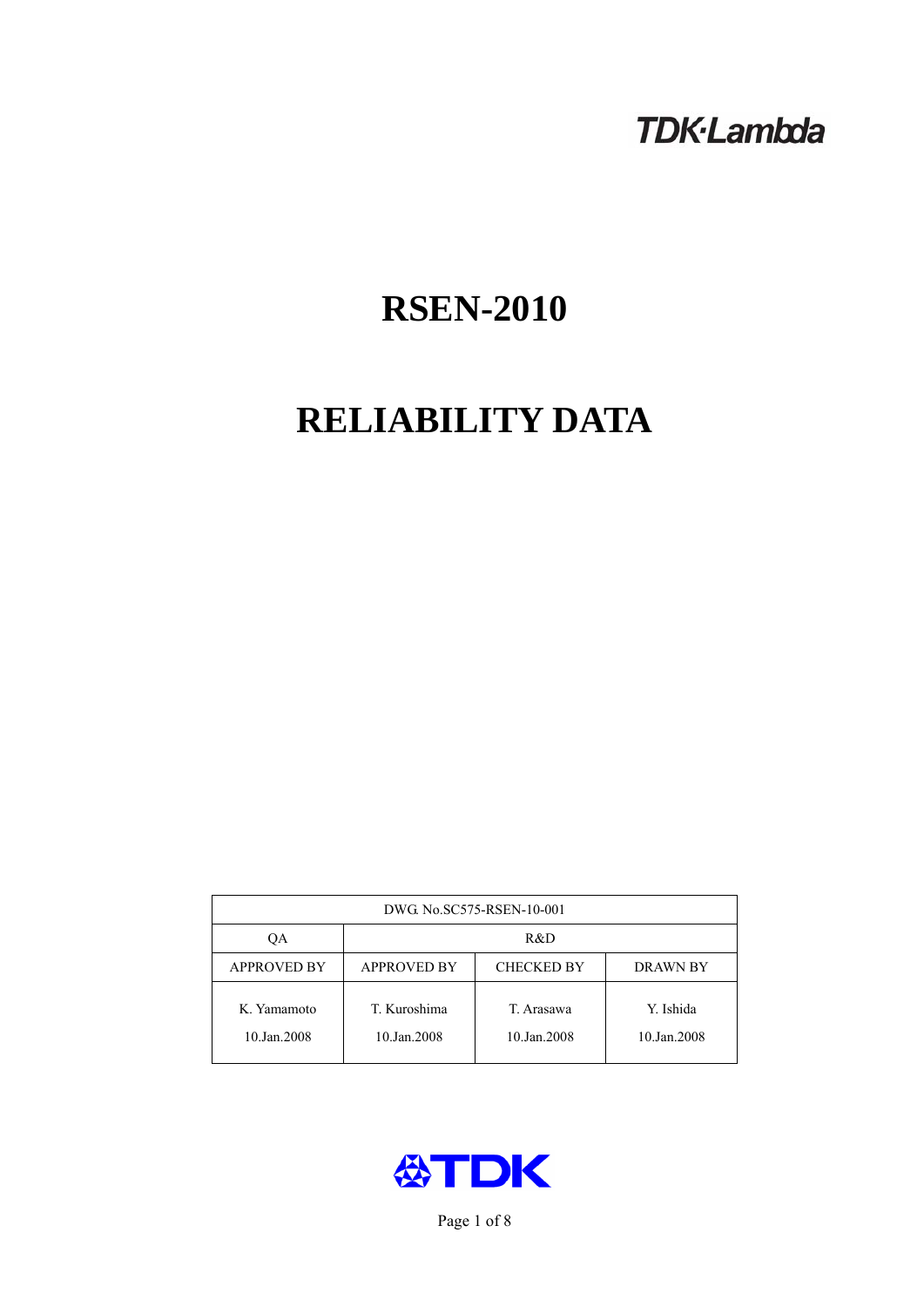#### **RSEN-2010**

## **I N D E X**

|                                     | Page   |
|-------------------------------------|--------|
| 1. Calculated Values of MTBF        | Page-3 |
| 2. Vibration Test                   | Page-4 |
| 3. Heat Cycle Test                  | Page-5 |
| 4. Humidity Test                    | Page-6 |
| 5. High Temperature Resistance Test | Page-7 |
| 6. Low Temperature Storage Test     | Page-8 |

The following data are typical values. As all units have nearly the same characteristics, the data to be considered as ability values.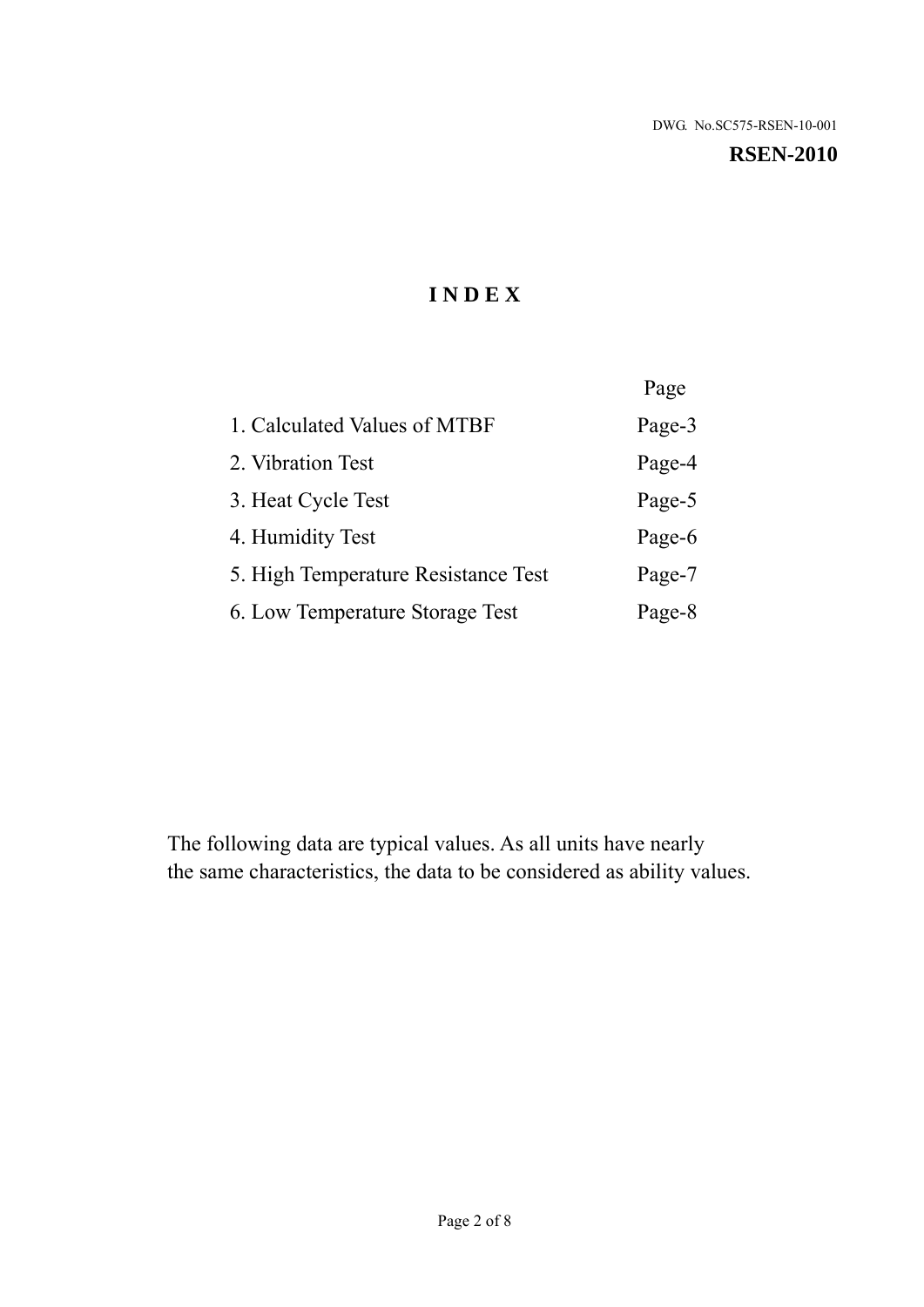#### **RSEN-2010**

1. Calculated values of MTBF

MODEL : RSEN-2010

(1) Calculating Method

 Calculated based on parts stress reliability projection of MIL-HDBK-217F NOTICE2.

Individual failure rates  $\lambda$  G is given to each part and MTBF is calculated by the count of each part.

$$
MTBF = \frac{1}{\lambda_{\text{equip}}} = \frac{1}{\sum_{i=1}^{n} N_i (\lambda_G \pi_Q)_i} \times 10^6 \text{ (hours)}
$$

| $\lambda$ equip | : Total equipment failure rate (Failure / $10^6$ Hours)                   |
|-----------------|---------------------------------------------------------------------------|
| $\lambda$ G     | : Generic failure rate for the $\hbar$ generic part                       |
|                 | (Failure/ $10^6$ Hours)                                                   |
| Ni              | : Quantity of <i>i</i> th generic part                                    |
| N               | : Number of different generic part categories                             |
| $\pi Q$         | : Generic quality factor for the <i>i</i> th generic part ( $\pi Q = 1$ ) |
|                 |                                                                           |

- (2) MTBF Values
	- GF : Ground, Fixed

 $MTBF = 6,914,673$  (Hours)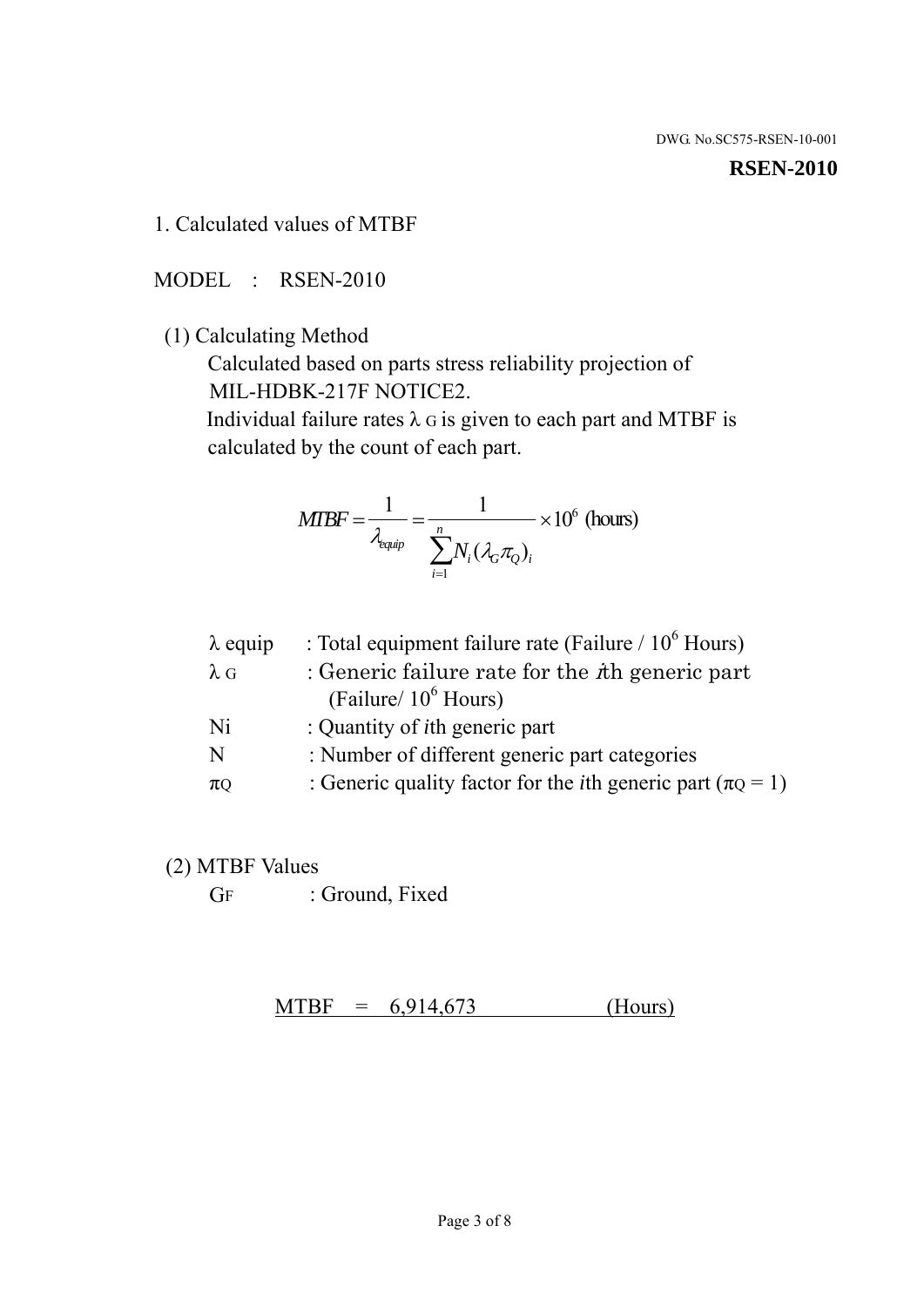#### **RSEN-2010**

2. Vibration Test

## MODEL : RSEN-2010 (Representation Product : RSEN-2030)

- (1) Vibration Test Class Frequency Variable Endurance Test
- (2) Equipment Used Controller VS-1000-6, Vibrator 905-FN ( IMV CORP.)
- (3) The Number of D.U.T. (Device Under Test) 5 units
- (4) Test Condition
	- · Frequency : 10~55Hz
	- · Amplitude : 1.5mm, Sweep for 1 min.
	- · Dimension and times : X, Y and Z directions for 2 hours each.

## (5) Test Method

Fix the D.U.T. on the fitting-stage

## (6) Test Results

PASS

#### Typical Sample Data

| . .                           |                                    |                   |                     |                     |
|-------------------------------|------------------------------------|-------------------|---------------------|---------------------|
| Check item                    | Spec.                              |                   | <b>Before Test</b>  | After Test          |
|                               | Differential Mode: 25dBmin.        | $0.4$ MHz         | 39.72               | 40.02               |
|                               |                                    | 30 MHz            | 58.84               | 55.92               |
| Attenuation (dB)              | Common Mode: 25dBmin.              | 2 MHz             | 36.32               | 36.44               |
|                               |                                    | 30 MHz            | 38.26               | 38.08               |
| Leakage Current (mA)          | Line1<br>$1mA$ max. $(250V, 60Hz)$ |                   | 0.42                | 0.41                |
|                               |                                    | Line <sub>2</sub> | 0.43                | 0.42                |
| DC Resistance $(m\Omega)$     | $6m \Omega$ max.                   |                   | 3.84                | 3.72                |
| <b>Test Voltage</b>           | $L-L: 1768Vdc$ 60s.                |                   | OK                  | OK.                 |
|                               | $L-E$ : 2500Vac 60s.               |                   |                     |                     |
| Isolation Resistance ( $MQ$ ) | $100M \Omega$ min. (500Vdc 60s)    |                   | $4.1 \times 10^{6}$ | $4.3 \times 10^{6}$ |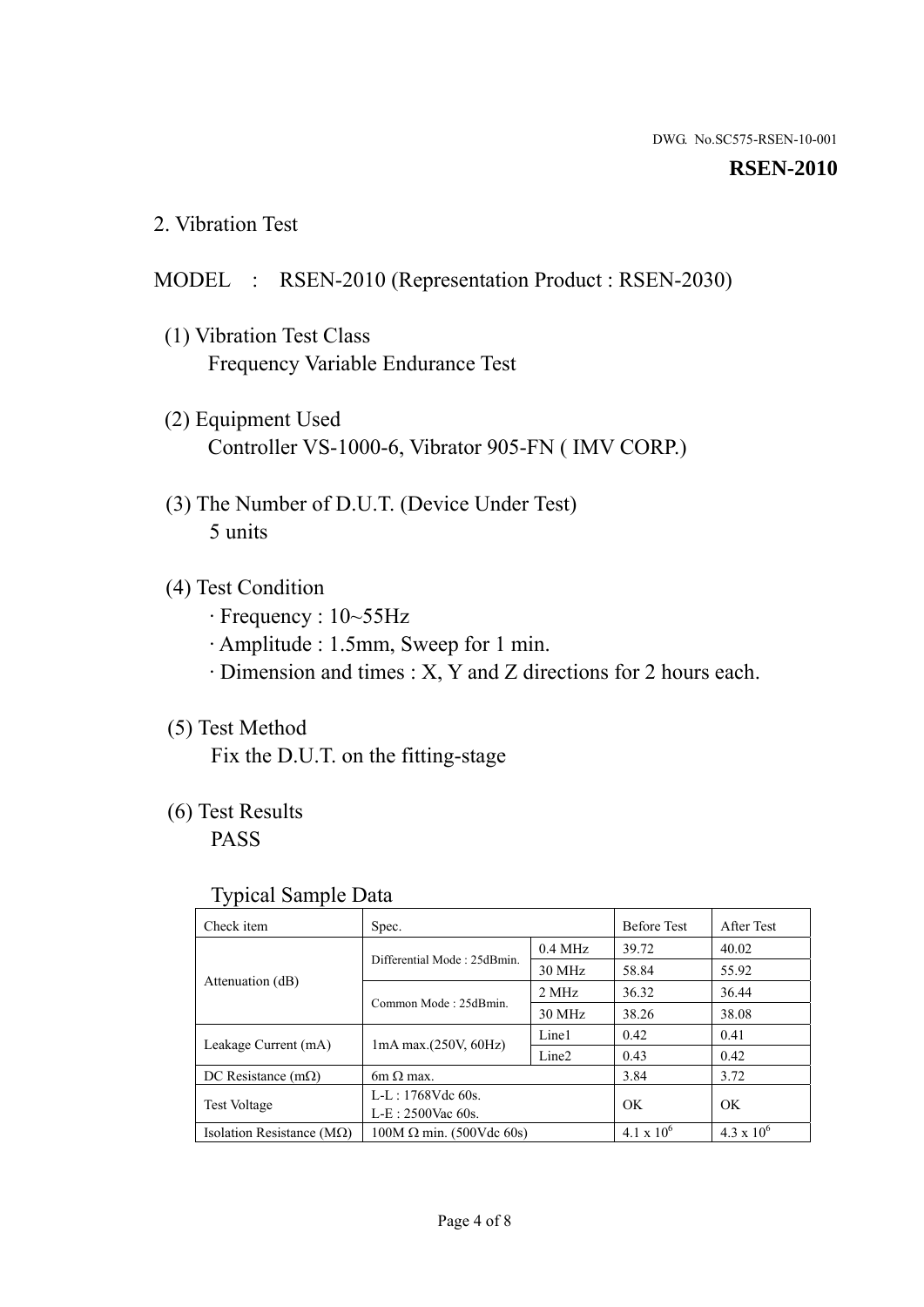3. Heat Cycle Test

## MODEL : RSEN-2010 (Representation Product : RSEN-2030)

- (1) Equipment Used TEMPERATURE CHAMBER TSA-71H-W (ESPEC CORP.)
- (2) The Number of D.U.T. (Device Under Test) 5 units
- (3) Test Conditions
	- · Ambient Temperature : -25~+85°C · Test Cycles : 100cycles
		-



(4) Test Method

 Before the test check if there is no abnormal characteristics and put the D.U.T. in the testing chamber. Then test it in the above cycles, After the test is completed leave it for 1 hour at room temperature and check it if there is no abnormal each characteristics.

(5) Test Results

PASS

| <b>Typical Sample Data</b> |  |  |
|----------------------------|--|--|
|----------------------------|--|--|

| Check item                    | Spec.                           |                     | <b>Before Test</b> | After Test        |
|-------------------------------|---------------------------------|---------------------|--------------------|-------------------|
|                               | Differential Mode: 25dBmin.     | $0.4\ \mathrm{MHz}$ | 40.06              | 40.06             |
|                               |                                 | 30 MHz              | 55.64              | 57.12             |
| Attenuation (dB)              | Common Mode: 25dBmin.           | 2 MHz               | 35.40              | 36.74             |
|                               |                                 | 30 MHz              | 37.70              | 37.36             |
|                               |                                 | Line1               | 0.41               | 0.49              |
| Leakage Current (mA)          | $1mA$ max. $(250V, 60Hz)$       | Line <sub>2</sub>   | 0.42               | 0.48              |
| DC Resistance $(m\Omega)$     | $6m \Omega$ max.                |                     | 3.48               | 3.22              |
|                               | L-L: 1768Vdc 60s.               |                     | OK                 | OK                |
| <b>Test Voltage</b>           | $L-E: 2500$ Vac 60s.            |                     |                    |                   |
| Isolation Resistance ( $MQ$ ) | $100M \Omega$ min. (500Vdc 60s) |                     | $9.5 \times 10^5$  | $9.4 \times 10^5$ |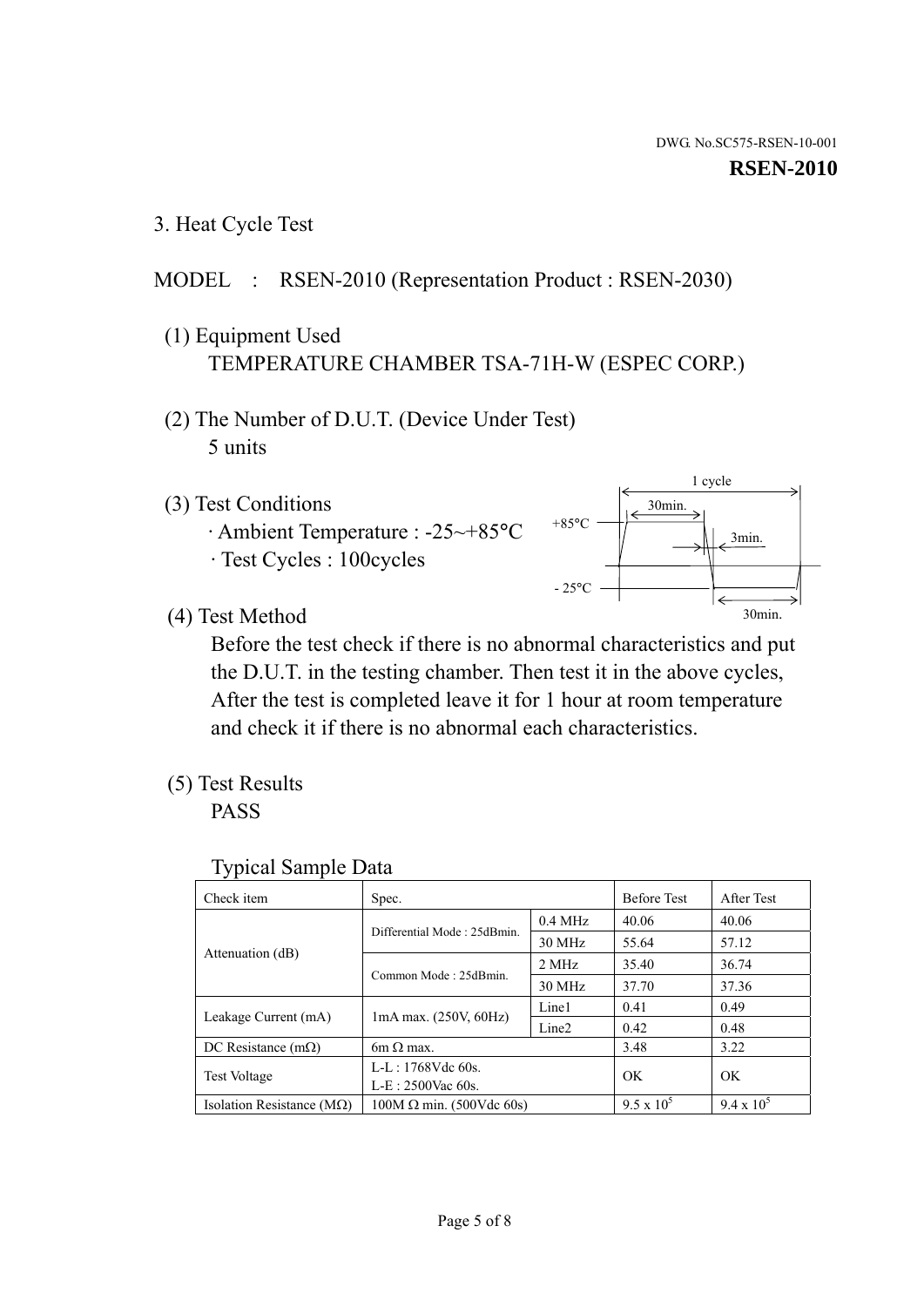4. Humidity Test

## MODEL : RSEN-2010 (Representation Product : RSEN-2030)

- (1) Equipment Used TEMP. & HUMID. CHAMBER PR-4KT (ESPEC CORP.)
- (2) The Number of D.U.T. (Device Under Test) 5 units

## (3) Test Conditions

- · Ambient Temperature : +40°C
- · Test Time : 500 hours
- · Ambient Humidity : 90~95% RH No Dewdrop

## (4) Test Method

 Before the test check if there is no abnormal characteristics and put the D.U.T. in the testing chamber. Then test it in the above conditions. After the test is completed leave it for 1 hour at room temperature and check it if there is no abnormal each characteristics.

## (5) Test Results

PASS

| . .                                |                                 |                   |                     |                     |
|------------------------------------|---------------------------------|-------------------|---------------------|---------------------|
| Check item                         | Spec.                           |                   | <b>Before Test</b>  | After Test          |
|                                    | Differential Mode: 25dBmin.     | $0.4$ MHz         | 40.92               | 39.42               |
|                                    |                                 | 30 MHz            | 57.38               | 55.62               |
| Attenuation (dB)                   | Common Mode: 25dBmin.           | 2 MHz             | 36.16               | 36.22               |
|                                    |                                 | 30 MHz            | 37.34               | 37.92               |
| Leakage Current (mA)               | $1mA$ max. $(250V, 60Hz)$       | Line1             | 0.42                | 0.41                |
|                                    |                                 | Line <sub>2</sub> | 0.42                | 0.43                |
| DC Resistance (m $\Omega$ )        | $6m \Omega$ max.                |                   | 3.62                | 3.58                |
| <b>Test Voltage</b>                | $L-L: 1768Vdc$ 60s.             |                   | OK                  | OK.                 |
|                                    | $L-E$ : 2500Vac 60s.            |                   |                     |                     |
| Isolation Resistance ( $M\Omega$ ) | $100M \Omega$ min. (500Vdc 60s) |                   | $3.6 \times 10^{6}$ | $4.5 \times 10^{6}$ |

#### Typical Sample Data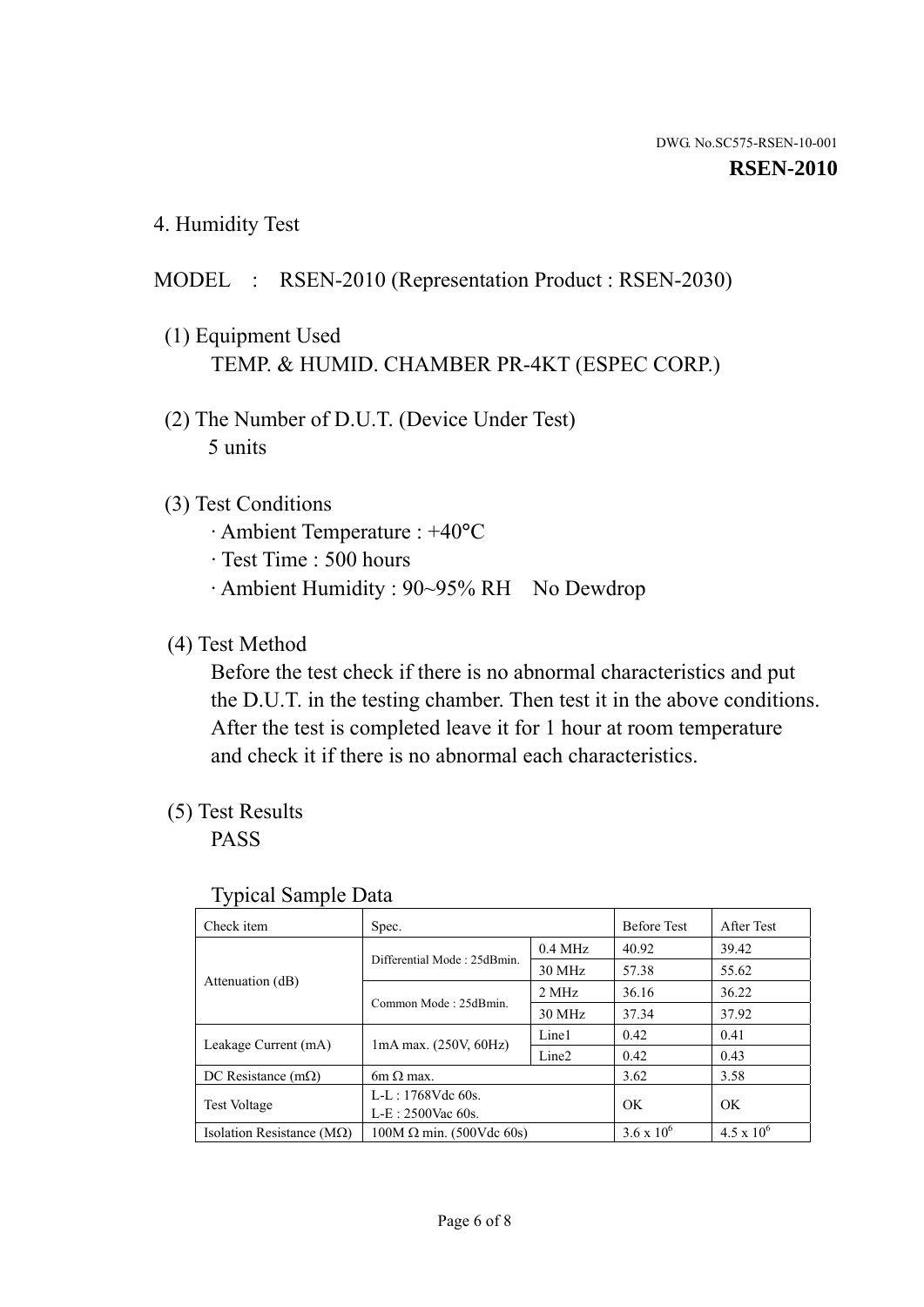5. High Temperature Resistance Test

## MODEL : RSEN-2010 (Representation Product : RSEN-2060)

- (1) Equipment Used TEMPERATURE CHAMBER PHH-300 ( ESPEC CORP.)
- (2) The Number of D.U.T. (Device Under Test) 5 units
- (3) Test Conditions
	- · Ambient Temperature : +55°C
	- · Test Time : 500 hours
	- · Operating : DC 60A
- (4) Test Method

 Before the test check if there is no abnormal characteristics and put the D.U.T. in the testing chamber. Then test it in the above conditions. After the test is completed leave it for 1 hour at room temperature and check it if there is no abnormal each characteristics.

(5) Test Results

PASS

| J 1                                |                                 |                   |                     |                     |
|------------------------------------|---------------------------------|-------------------|---------------------|---------------------|
| Check item                         | Spec.                           |                   | <b>Before Test</b>  | After Test          |
|                                    | Differential Mode: 25dBmin.     | $0.2$ MHz         | 57.86               | 58.52               |
|                                    |                                 | 30 MHz            | 52.04               | 51.94               |
| Attenuation (dB)                   | Common Mode: 25dBmin.           | 2 MHz             | 35.90               | 36.04               |
|                                    |                                 | 30 MHz            | 26.60               | 27.62               |
|                                    |                                 | Line1             | 0.45                | 0.46                |
| Leakage Current (mA)               | $1mA$ max. $(250V, 60Hz)$       | Line <sub>2</sub> | 0.46                | 0.46                |
| DC Resistance $(m\Omega)$          | $3m \Omega$ max.                |                   | 2.22                | 2.24                |
|                                    | $L-L: 1768Vdc$ 60s.             |                   | OK                  | OK                  |
| <b>Test Voltage</b>                | $L-E: 2500$ Vac 60s.            |                   |                     |                     |
| Isolation Resistance ( $M\Omega$ ) | $100M \Omega$ min. (500Vdc 60s) |                   | $4.1 \times 10^{6}$ | $4.6 \times 10^{6}$ |

#### Typical Sample Data